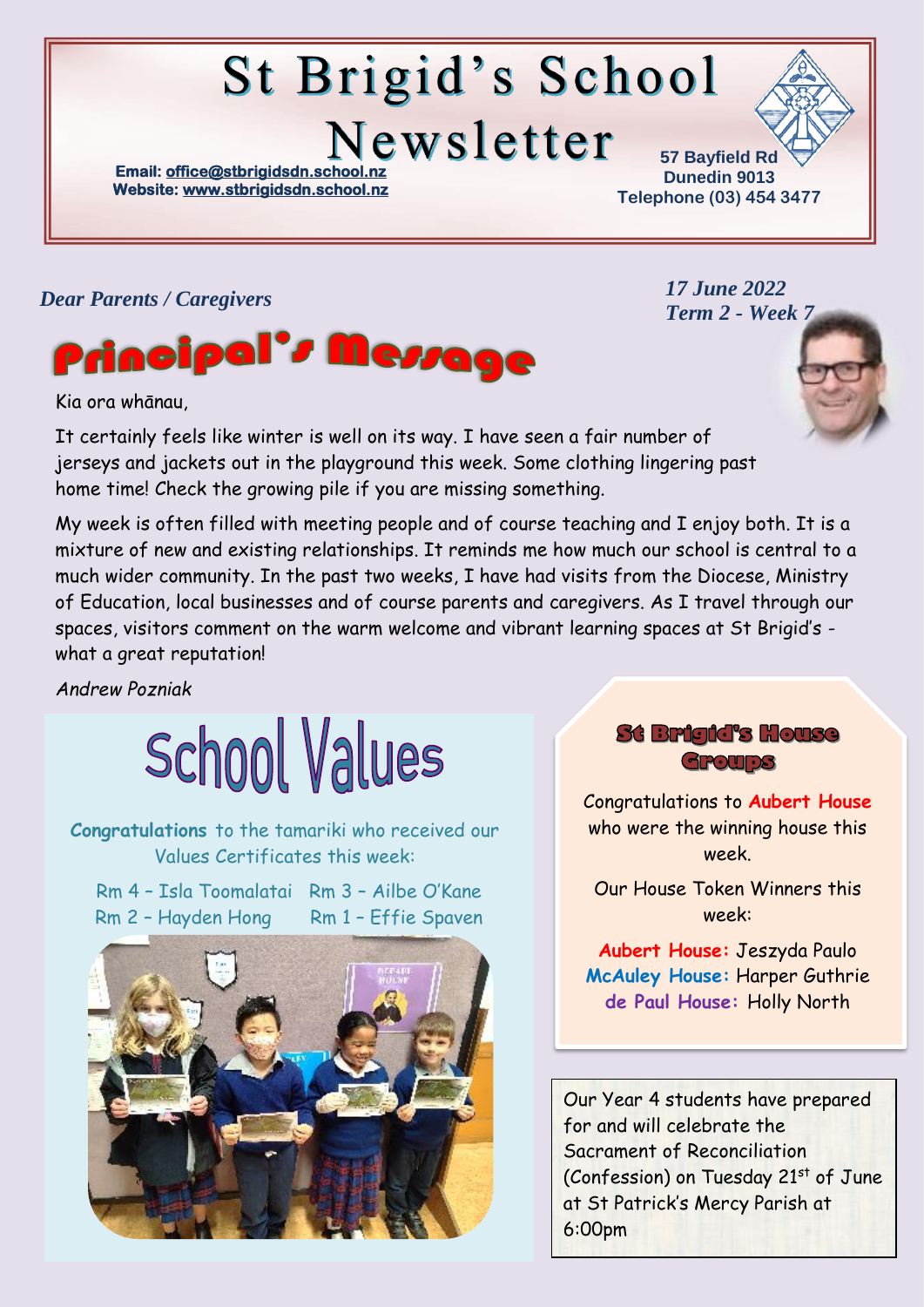| <b>What's on Next Week</b> |                                                             |
|----------------------------|-------------------------------------------------------------|
| Sun 19 June                | 9:30 am Parish/School Mass led by<br>St Bernadette's School |
| Tues 21 June               | <b>First Reconciliation 6pm at St</b><br>Patrick's          |
|                            | Winter Solstice 6:45pm (after                               |
|                            | Reconciliation) at St Patrick's                             |
| Wed 22 June                | School Board Meeting at 6pm                                 |
| Fri 24 June                | Matariki Public Holiday - School<br>Closed                  |
| <b>What's on This Term</b> |                                                             |
| Mon 27 June                | Teacher Only Day (School Closed)                            |
| Mon 4 July                 | Mid-Year School Reports                                     |
| Wed/Thurs                  | Parent/Teacher Interviews are                               |
| $5 & 6$ July               | held                                                        |
| Fri 8 July                 | Last Day of Term 2                                          |
| Mon 25 July                | First Day of Term 3                                         |



**Miniball** The results from this week are: Ninja's lost in a close game. P.O.D – Hayden Hong

Hot Shots – no game played Magic lost. P.O.D – Damian Seby **NB** There will be **no** Miniball games next week due to the Otago Nuggets having a home game.

**Netball** – no game this week due to sickness.

**Swimming** – A google form will be posted on Facebook today for parent volunteers for our swimming programme at Moana Pool which starts in Term 3. If you are able to volunteer please complete the form and return it as soon as possible.

**Stationery Purchases** - invoices are going home with children today to those who have yet to pay for the stationery issued to children at the beginning of the year. Prompt payment would be appreciated.

**Term 2 EOTC** - an invoice asking for contributions of \$30 per child towards Term 2 EOTC will be issued before the end of the term. We are not eligible for the funding that lower decile schools receive to help with these costs, so are very reliant on and very much appreciate the contributions made by parents.

### $GOTG$

New Zealand is still at Orange. We received this from the Secretary of Education this week.

*While I understand it can be difficult to balance competing views about masks in some communities, we continue to strongly recommend that your staff and students in Year 4 and above wear masks when indoors. It will go a long way in protecting the vulnerable among you – everyone wearing masks helps protect those of your students and teachers who are at greater risk of infection. We know, for example, that the parents of some children with disabilities have felt that their children are less safe at school because of the lack of masks*

We will carry on with mask-wearing in Rooms 1 & 2 because we want to keep our community as safe as possible from Covid and have as many children learning on-site as we can. However, just a reminder that our open-door policy is still applicable. This means parents being welcomed to visit the classrooms before and after school and of course parents being involved in school activities. Parents/Caregivers are required to wear masks.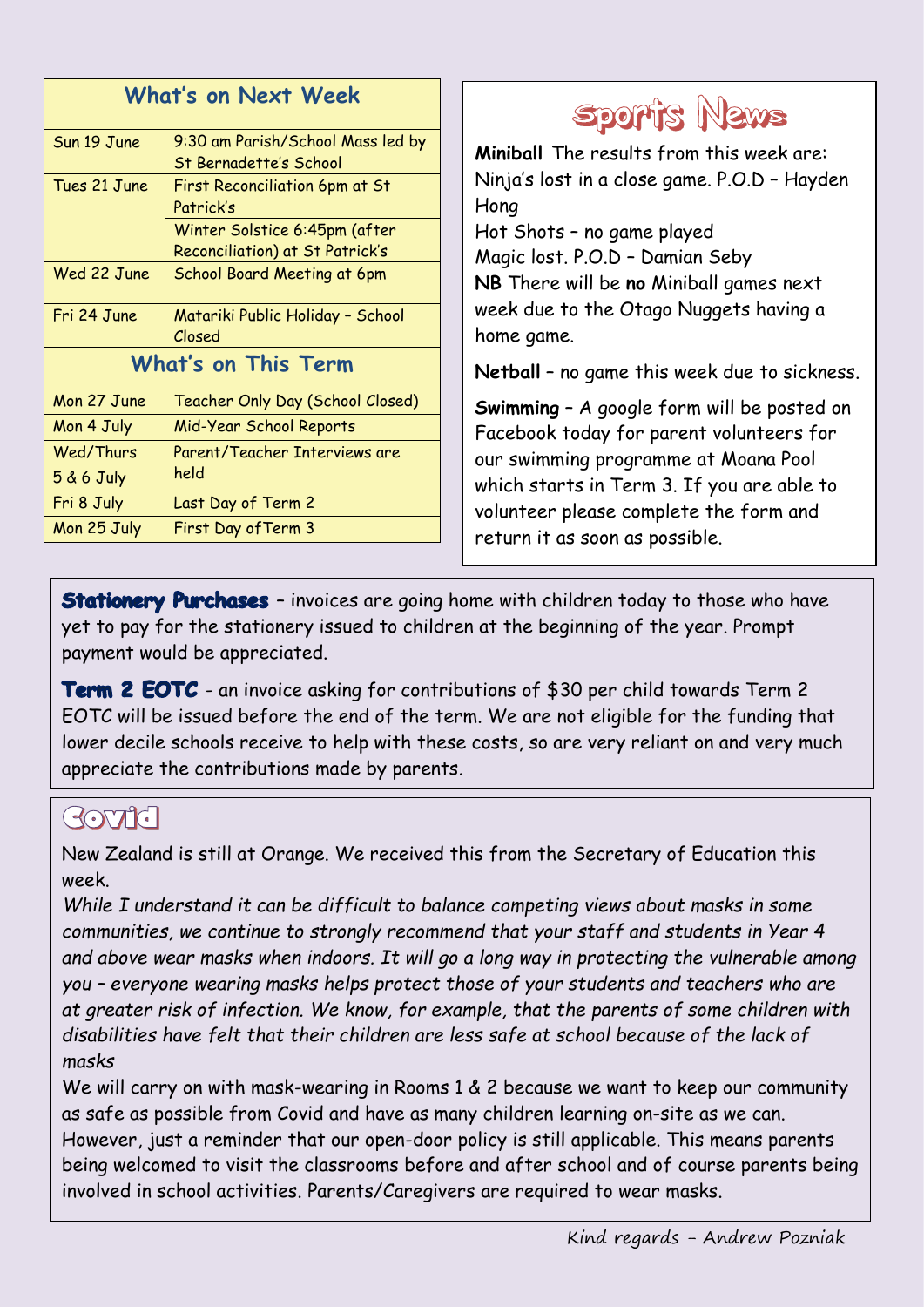## **Faith Facts**

#### **Week 7 -June 13-17(Green)**

**What is Trinity Sunday? Trinity Sunday is the first Sunday after Pentecost in the Christian calendar. Trinity Sunday celebrates the Christian doctrine of the Trinity, the three Persons of God: the Father, the Son, and the Holy Spirit.**

**There have been different symbols used over time to represent and explain the Trinity.**



### Laudato Si Newsletter

"It is in the Eucharist where all that has been created finds its greatest exaltation… God himself became man and gave himself as food for his creatures… He comes not from above, but from within, he comes that we might find him in this world of ours." (LS 236)

In today's Gospel, in communion with God's love, we are asked to lovingly give of ourselves – to care for those in need - "You give them something to eat" (Luke 9:13).



Right now, "the earth herself… is among the most abandoned and maltreated of our poor…" (LS 2). Earth urgently needs our love and care.

St Brigid's School Board News

**Next Meeting** - Wednesday 22 June at 6pm

**2021 Audited Accounts** are available at the office for perusal and on the website.

**School Board Elections** – this takes place on 7 September with Nominations being called for from 15 July – 3 August. The St Brigid's School Board warmly welcomes nominations - see separate notice

**Lost Jersey**: Ezra's jersey still has not turned up. Would you please check the label on your child's jersey in case there has been a mix up of jerseys.

**Sunday, June 19th** there is a Parish/ School Mass led by St Bernadette's children.

This starts at 9:30 at Mercy Parish. It would be great to see St Brigid's pupils there to support them. Tamariki can wear mufti and sit with their own whanau if attending

> **School Bank Account Details Board of Trustees - School Account**:

06 0942 0045712 00 (For stationery payments, sports fees, EOTC & Copier contributions etc)

**PTA – Fundraising Account**: 06-0901-0797125-00 (For fundraising, uniform shop, lunch orders etc).